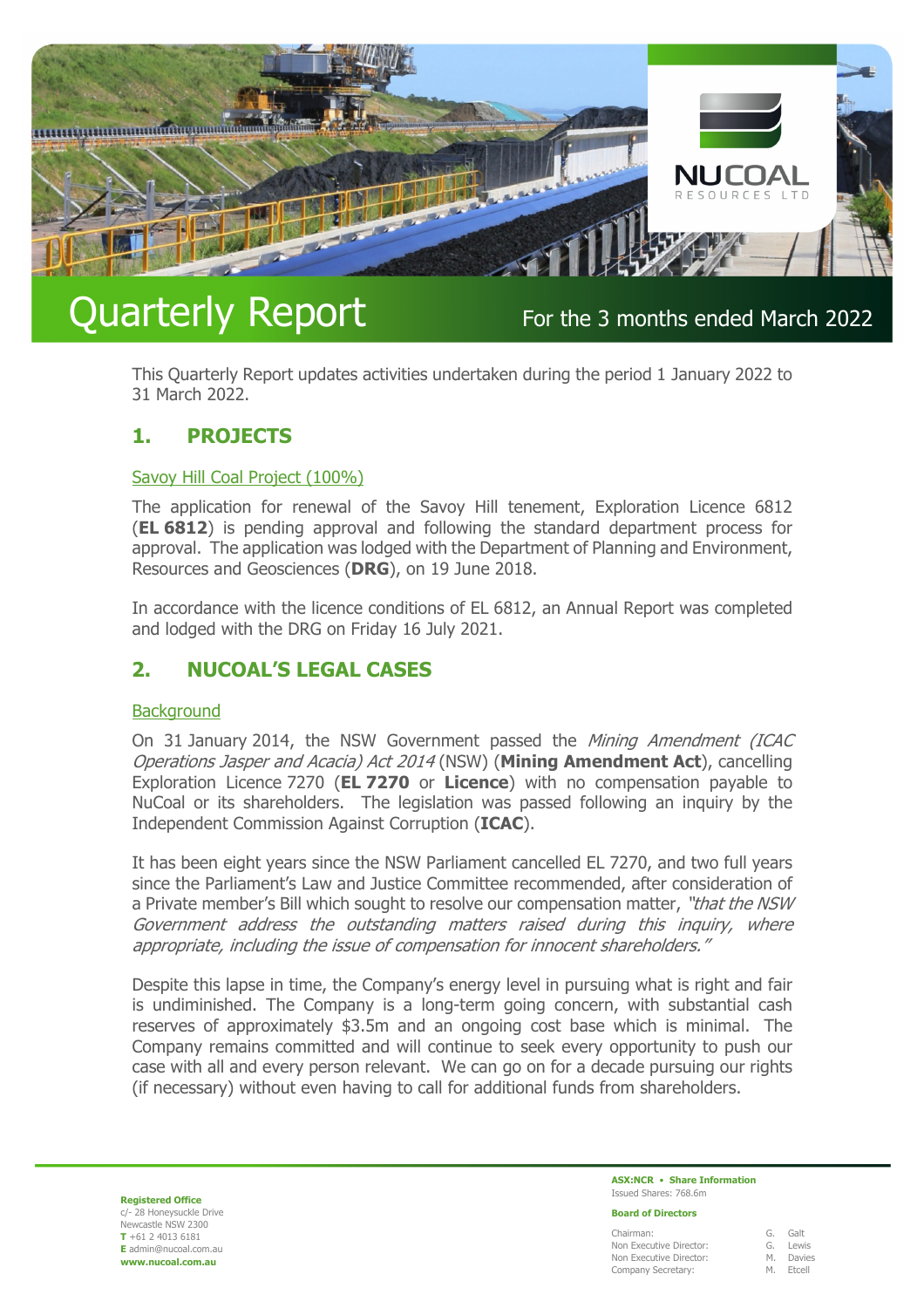Information regarding the ongoing legal and political strategy, both domestically and internationally, to seek redress for shareholders is outlined below.

## Domestic Efforts

The Standing Committee on Law and Justice (**Standing Committee**) considered a bill introduced by the Hon. Rev Fred Nile, the Mining Amendment (Compensation for Cancellation of Exploration Licence) Bill 2019 (**Compensation Bill**), during the second half of 2019. Following a detailed process, the Standing Committee tabled its report with the Clerk of the Parliaments on 30 October 2019. The report was made publicly available via the Standing Committee website on the same day.

As outlined in the report, the Committee provided the following recommendations:

- **Recommendation 1** That the Mining Amendment (Compensation for Cancellation of Exploration Licence) Bill 2019 not proceed in its current form.
- **Recommendation 2** That the NSW Government address the outstanding matters raised during this inquiry, where appropriate, including the issue of compensation for innocent shareholders.

As is standard protocol, the NSW Government was required to formally respond to Parliament within 6 months of the Standing Committee's report being published. On 30 April 2020, NuCoal received a copy of a letter from the NSW Attorney General, Mark Speakman, addressed to the Clerk of the Parliaments. The letter acknowledges the Standing Committee for their efforts, notes that the Government supports the Standing Committee with respect to Recommendation 1 (as noted above) and further notes that the position of the Government is reserved with respect to Recommendation 2 (also noted above).

Since receiving the correspondence NuCoal has continued its representations to the NSW Government. A follow-up letter was sent to the NSW Attorney General, Mark Speakman, dated 8 May 2020 asking what the next steps will be in this matter. Further letters and requests to relevant members of NSW Parliament have continued since then and are still being made. All representations request an opportunity to meet and discuss the matter with a view to obtaining a mutually agreed compensation position. The Government maintains that it is still considering the matter.

## Committee on the Independent Commission Against Corruption

On 8 May 2020, the Committee on the Independent Commission Against Corruption commenced an inquiry into the reputational impact on an individual being adversely named in the ICAC's investigations. The terms of reference for the Committee are noted below:

"That the Committee on the Independent Commission Against Corruption (ICAC) inquire into and report on the reputational impact on an individual being adversely named in the ICAC's investigations, with particular reference to:

 whether the existing safeguards and remedies, and how they are being used, are adequate, and



**Quarterly Report – For the 3 months ended March 2022**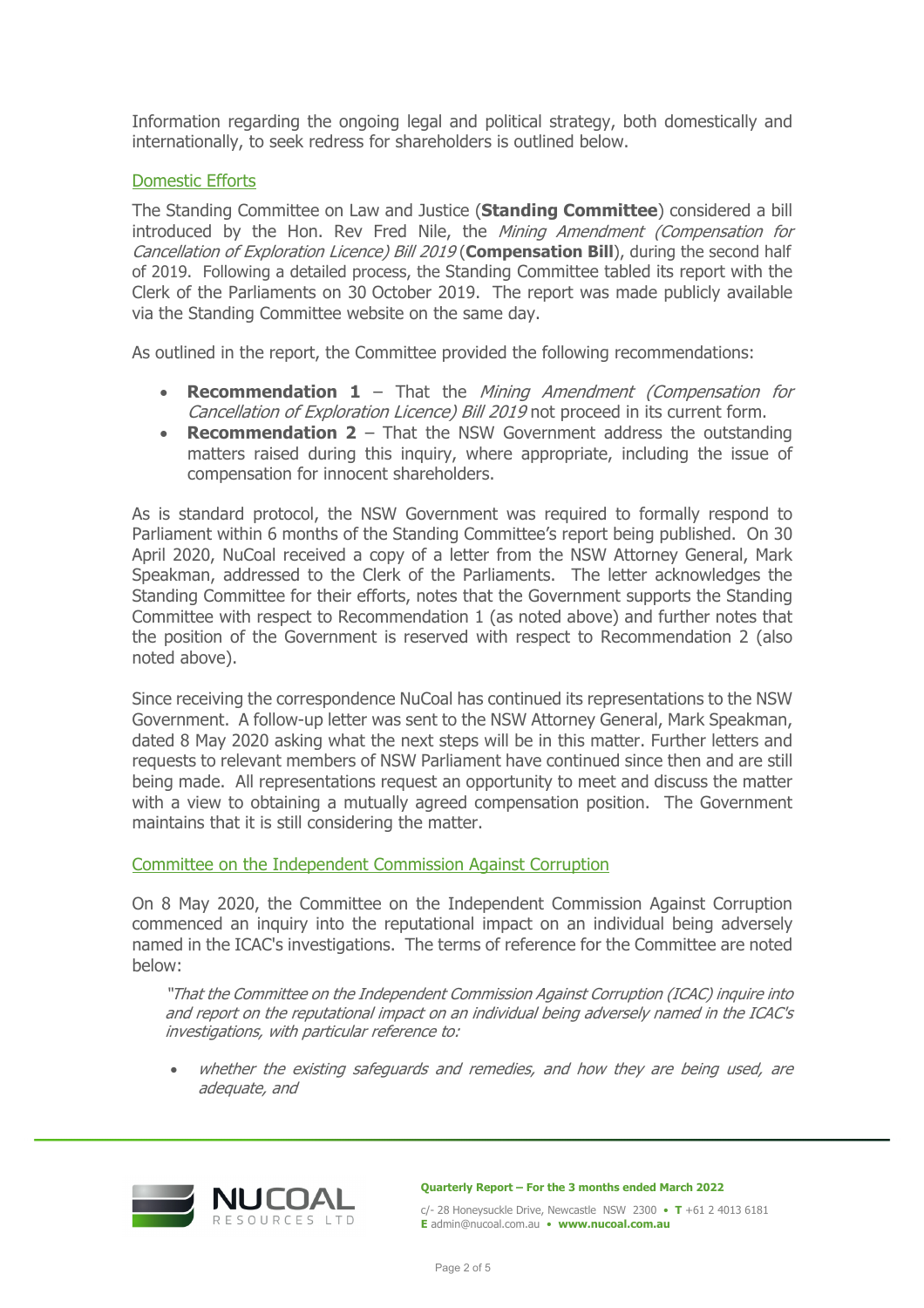- whether additional safeguards and remedies are needed, and
- whether an exoneration protocol should be developed to deal with reputational impact, and
- relevant practices in other jurisdictions, and
- any other related matters."

The Committee accepted public submissions until Friday 31 July 2020 and NuCoal provided a submission on that date.

The submission pointed out that damage to the reputation of individuals is only one impact of ICAC's investigations, with NuCoal's shareholders having incurred huge financial loss as a result of the fundamentally flawed Acacia investigation and ICAC's recommendations. Accordingly, an exoneration protocol that only deals with reputational damage to individuals is totally inadequate. NuCoal's view is that damage caused by ICAC can only be corrected by providing damages commensurate with the damage done and in an appropriate form and quantum.

A public hearing was held at Parliament House on Friday 18 September 2020 however, the public was not able to attend as Parliament House was closed. The hearing was livestreamed on the Parliament's website.

Further public hearings were held on Wednesday 2 December 2020 and 25 February 2021 and NuCoal volunteered to attend to provide further information regarding its submission, but the Committee did not extend an invitation to NuCoal.

The Committee handed down its report in November 2021 and noted the following recommendation:

"the Legislative Council Standing Committee on Law and Justice's inquiry on the Mining Amendment (Compensation for Cancellation of Exploration Licence) Bill 2019, recommended for the Government to address the outstanding matters in relation to NuCoal, including the issue of compensation for 'innocent stakeholders'. The Government's response reserves its position this matter. Given the time that has passed since then, the Committee urges the NSW Government to respond to the Legislative Council's Law and Justice report as a matter of urgency."

Since the report was published, NuCoal has held discussions with a number of NSW Government representatives to continue to progress the matter of compensation.

## International Efforts

The Company is continuing to pursue claims against the Australian Government on behalf of U.S. shareholders pursuant to the Australia US Free Trade Agreement (**AUSFTA**). This potential international action is being progressed with a view to obtaining compensation from the Australian Government for the decision by the NSW Parliament to expropriate EL 7270 without payment of compensation.

With respect to the Compensation Bill – a number of US shareholders have lodged individual submissions with the Standing Committee. In addition, the Company is aware



**Quarterly Report – For the 3 months ended March 2022**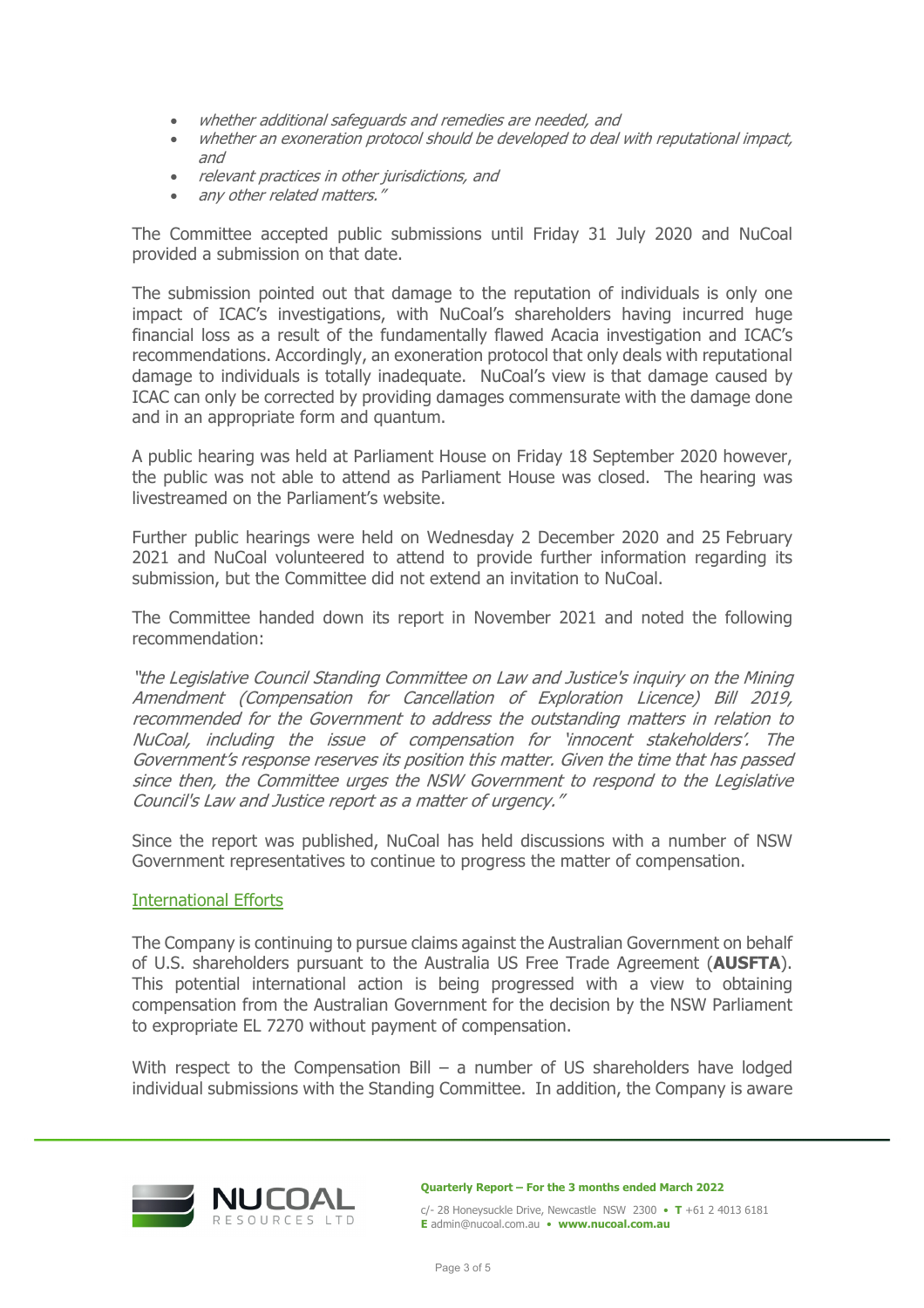that the USTR made fresh representations to DFAT around the time of the Standing Committee hearings which reiterated its ongoing desire to resolve the claims of its NuCoal shareholders under the AUSFTA and which cited the proposed Compensation Bill as a potentially suitable way to resolve the matter.

Our lobbyists in Washington continue to present our case to new officials in the USTR appointed under the Biden administration. To progress our international efforts the Company met with representatives from the USTR via zoom on Friday 21 January 2022. During this meeting the Company updated the USTR on our continuing quest to obtain compensation for the cancellation of EL 7270. The USTR remains interested in the NuCoal matter and the Company agreed to update them on any relevant developments as they occur.

As previously communicated, shareholders should note that any successful action directly under the AUSFTA will benefit only the shareholders who bring and participate in the action (ie. US shareholders in NuCoal who held shares at the time of expropriation).

## **3. CORPORATE**

Cash and deposits as at 31 March 2022 were A\$3.4m.

## **4. ADDITIONAL REPORTING REQUIREMENTS**

The following additional information is provided in accordance with ASX Listing Rule 5.3.3.

## Interests in Mining Tenements

The Company held the following mining tenements during the quarter.

| Tenement | <b>Location</b>             | % interest at<br>the<br>beginning of<br>the quarter | <b>Acquired</b><br>and/or<br>disposed | % interest<br>at the end<br>of the<br>quarter |
|----------|-----------------------------|-----------------------------------------------------|---------------------------------------|-----------------------------------------------|
| EL 6812  | Savoy Hill, New South Wales | 100                                                 | N/A                                   | 100                                           |

Beneficial percentage interests held in farm-in or farm-out agreements

NuCoal does not hold any interests in farm-in or farm-out agreements.

## Related Party Payments

Related party payments total \$15k for the quarter and relate to Director Fees paid. Refer to Item 6 in Appendix 5B.



**Quarterly Report – For the 3 months ended March 2022**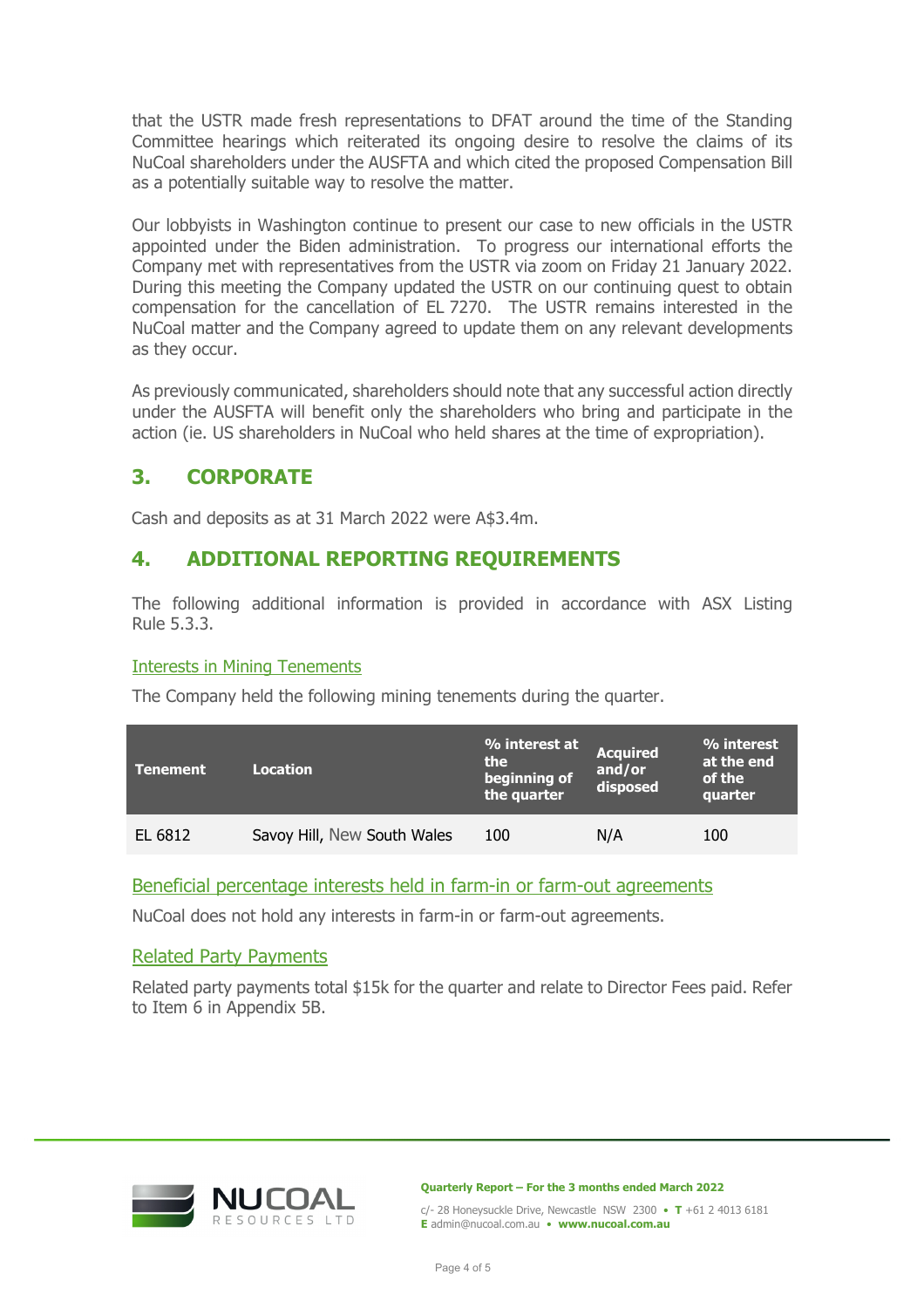This announcement has been authorised by the Board.

Date of Document: 29 April 2022

For further enquiries please contact:

Gordon Galt Chairman Telephone: +61 2 4013 6181



**Quarterly Report – For the 3 months ended March 2022**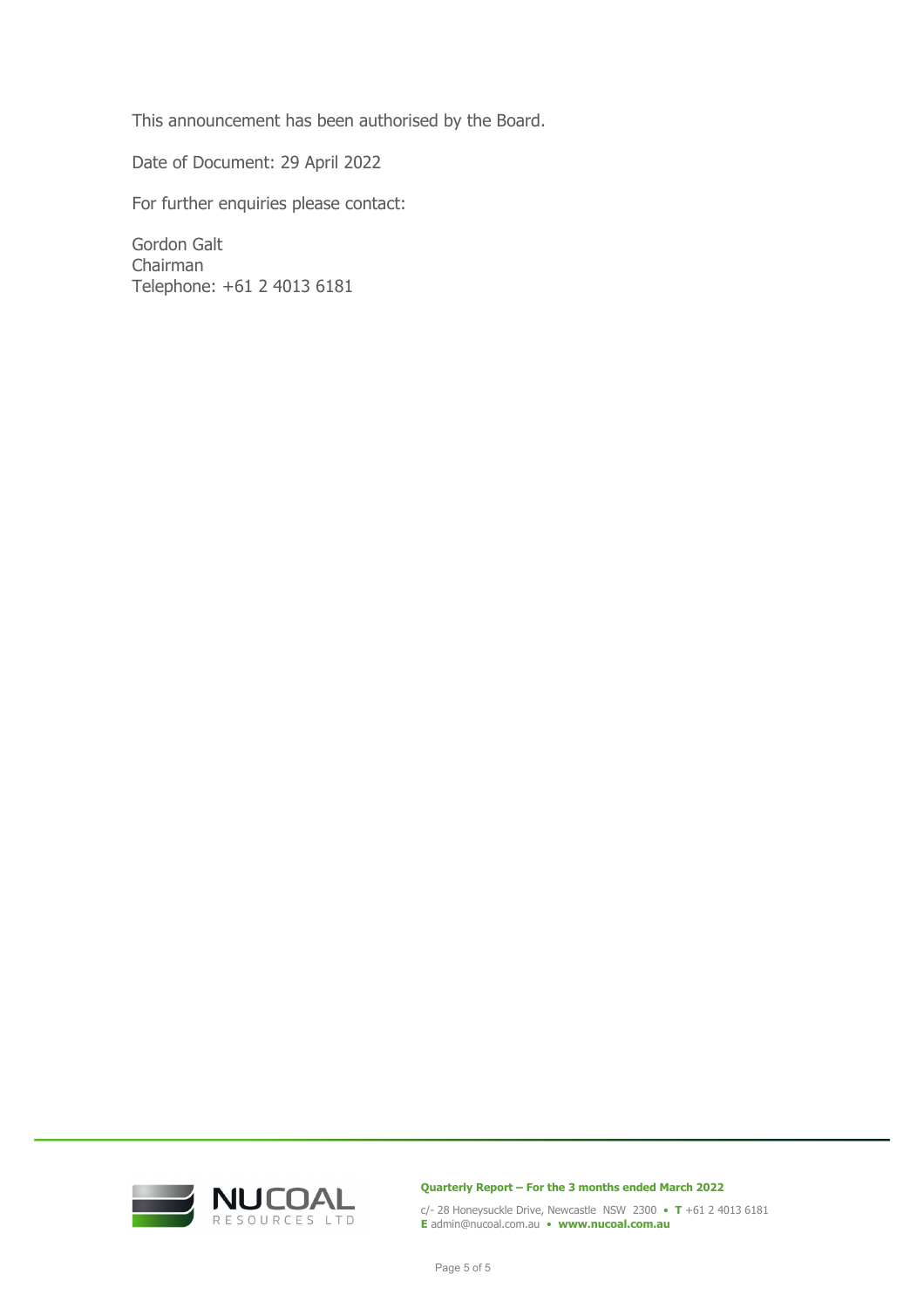## **Appendix 5B**

# **Mining exploration entity or oil and gas exploration entity quarterly cash flow report**

| Name of entity       |                                   |
|----------------------|-----------------------------------|
| NuCoal Resources Ltd |                                   |
| ARN                  | Quarter ended ("current quarter") |
| 29 060 352 990       | March 2022                        |

|     | <b>Consolidated statement of cash flows</b>       | <b>Current quarter</b><br>\$A'000 | Year to date<br>(9 months)<br>\$A'000 |
|-----|---------------------------------------------------|-----------------------------------|---------------------------------------|
| 1.  | Cash flows from operating activities              |                                   |                                       |
| 1.1 | Receipts from customers                           |                                   |                                       |
| 1.2 | Payments for                                      |                                   |                                       |
|     | (a) exploration & evaluation                      |                                   | (2)                                   |
|     | development<br>(b)                                |                                   |                                       |
|     | production<br>(c)                                 |                                   |                                       |
|     | (d)<br>staff costs                                | (31)                              | (97)                                  |
|     | (e) administration and corporate costs            | (39)                              | (116)                                 |
| 1.3 | Dividends received (see note 3)                   |                                   |                                       |
| 1.4 | Interest received                                 |                                   | $\overline{2}$                        |
| 1.5 | Interest and other costs of finance paid          |                                   |                                       |
| 1.6 | Income taxes paid                                 |                                   |                                       |
| 1.7 | Government grants and tax incentives              |                                   |                                       |
| 1.8 | Other (provide details if material)               |                                   |                                       |
| 1.9 | Net cash from / (used in) operating<br>activities | (70)                              | (213)                                 |

| 2.  | Cash flows from investing activities |  |
|-----|--------------------------------------|--|
| 2.1 | Payments to acquire or for:          |  |
|     | entities<br>(a)                      |  |
|     | tenements<br>(b)                     |  |
|     | property, plant and equipment<br>(c) |  |
|     | exploration & evaluation<br>(d)      |  |
|     | investments<br>(e)                   |  |
|     | other non-current assets<br>(f)      |  |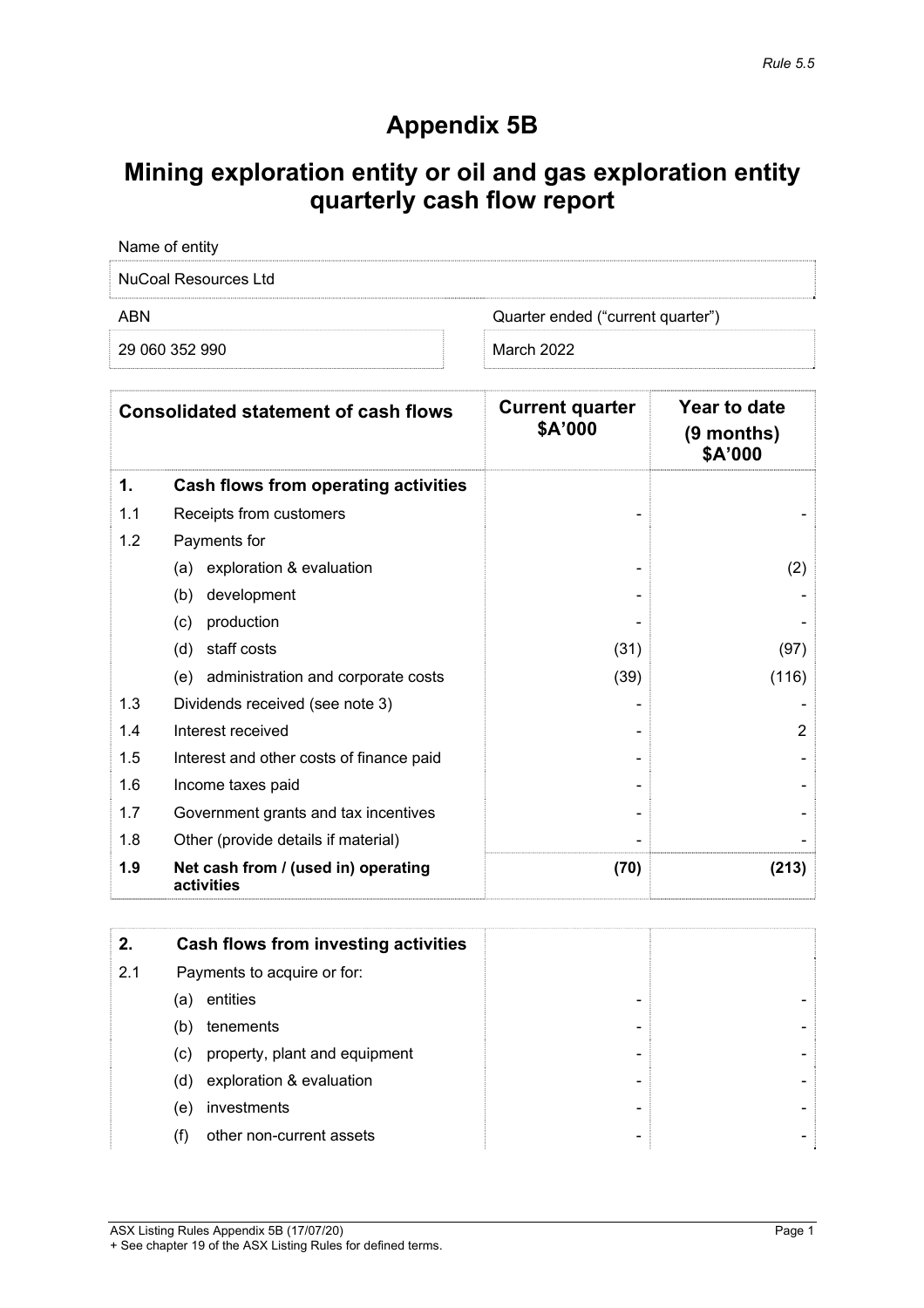|     | <b>Consolidated statement of cash flows</b>       | <b>Current quarter</b><br>\$A'000 | Year to date<br>(9 months)<br>\$A'000 |
|-----|---------------------------------------------------|-----------------------------------|---------------------------------------|
| 2.2 | Proceeds from the disposal of:                    |                                   |                                       |
|     | entities<br>(a)                                   |                                   |                                       |
|     | (b)<br>tenements                                  |                                   |                                       |
|     | property, plant and equipment<br>(c)              |                                   |                                       |
|     | (d)<br>investments                                |                                   |                                       |
|     | other non-current assets<br>(e)                   |                                   |                                       |
| 2.3 | Cash flows from loans to other entities           |                                   |                                       |
| 2.4 | Dividends received (see note 3)                   |                                   |                                       |
| 2.5 | Other (provide details if material)               |                                   |                                       |
| 2.6 | Net cash from / (used in) investing<br>activities | ۰                                 |                                       |

| 3.   | Cash flows from financing activities                                                       |  |
|------|--------------------------------------------------------------------------------------------|--|
| 3.1  | Proceeds from issues of equity securities<br>(excluding convertible debt securities)       |  |
| 3.2  | Proceeds from issue of convertible debt<br>securities                                      |  |
| 3.3  | Proceeds from exercise of options                                                          |  |
| 3.4  | Transaction costs related to issues of equity<br>securities or convertible debt securities |  |
| 3.5  | Proceeds from borrowings                                                                   |  |
| 3.6  | Repayment of borrowings                                                                    |  |
| 3.7  | Transaction costs related to loans and<br>borrowings                                       |  |
| 3.8  | Dividends paid                                                                             |  |
| 3.9  | Other (provide details if material)                                                        |  |
| 3.10 | Net cash from / (used in) financing<br>activities                                          |  |

|     | Net increase / (decrease) in cash and<br>cash equivalents for the period |       |       |
|-----|--------------------------------------------------------------------------|-------|-------|
| 4.1 | Cash and cash equivalents at beginning of<br>period                      | 3,497 | 3.640 |
| 4.2 | Net cash from / (used in) operating<br>activities (item 1.9 above)       | (70)  | (213) |
| 4.3 | Net cash from / (used in) investing activities<br>(item 2.6 above)       |       |       |
| 4.4 | Net cash from / (used in) financing activities<br>item 3.10 above)       |       |       |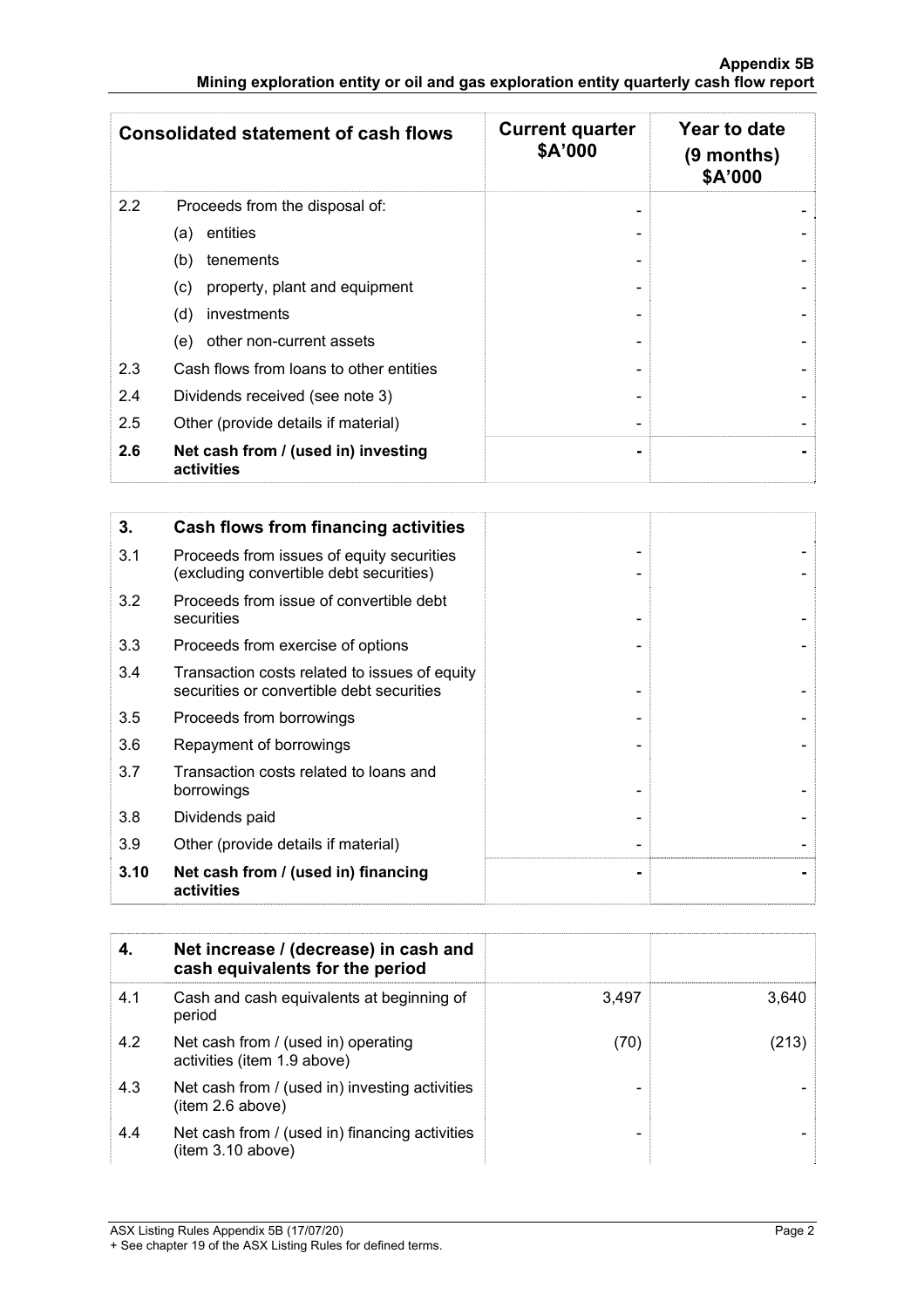|     | Consolidated statement of cash flows                 | <b>Current quarter</b><br>\$A'000 | Year to date<br>$(9$ months)<br>\$A'000 |
|-----|------------------------------------------------------|-----------------------------------|-----------------------------------------|
| 4.5 | Effect of movement in exchange rates on<br>cash held |                                   |                                         |
| 4.6 | Cash and cash equivalents at end of<br>period        | 3.427                             | 3.427                                   |

| 5.  | Reconciliation of cash and cash<br>equivalents<br>at the end of the quarter (as shown in the<br>consolidated statement of cash flows) to the<br>related items in the accounts | <b>Current quarter</b><br>\$A'000 | <b>Previous quarter</b><br>\$A'000 |
|-----|-------------------------------------------------------------------------------------------------------------------------------------------------------------------------------|-----------------------------------|------------------------------------|
| 5.1 | <b>Bank balances</b>                                                                                                                                                          | 207                               | 277                                |
| 5.2 | Call deposits                                                                                                                                                                 |                                   |                                    |
| 5.3 | <b>Bank overdrafts</b>                                                                                                                                                        |                                   |                                    |
| 5.4 | Other (provide details)                                                                                                                                                       | 3,220                             | 3,220                              |
| 5.5 | Cash and cash equivalents at end of<br>quarter (should equal item 4.6 above)                                                                                                  | 3,427                             | 3,497                              |

| 6.                                                                                                                                                          | Payments to related parties of the entity and their<br>associates                          | <b>Current quarter</b><br><b>\$A'000</b> |
|-------------------------------------------------------------------------------------------------------------------------------------------------------------|--------------------------------------------------------------------------------------------|------------------------------------------|
| 6.1                                                                                                                                                         | Aggregate amount of payments to related parties and their<br>associates included in item 1 | 15                                       |
| 6.2                                                                                                                                                         | Aggregate amount of payments to related parties and their<br>associates included in item 2 |                                          |
| Note: if any amounts are shown in items 6.1 or 6.2, your quarterly activity report must include a description of, and an<br>explanation for, such payments. |                                                                                            |                                          |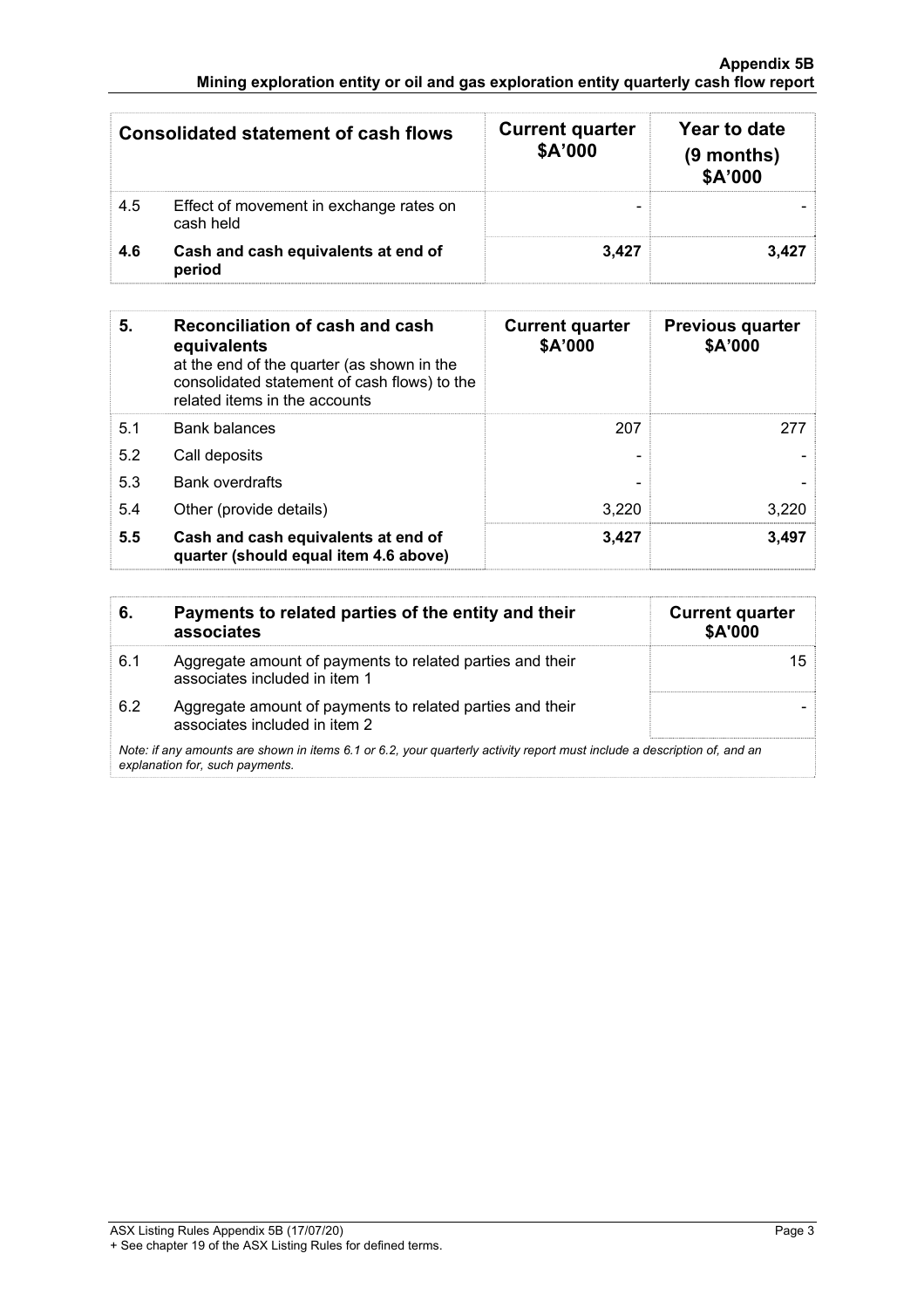#### **Appendix 5B Mining exploration entity or oil and gas exploration entity quarterly cash flow report**

| 7.  | <b>Financing facilities</b><br>Note: the term "facility' includes all forms of financing<br>arrangements available to the entity.<br>Add notes as necessary for an understanding of the<br>sources of finance available to the entity.                                                                                                               | <b>Total facility</b><br>amount at quarter<br>end<br>\$A'000 | Amount drawn at<br>quarter end<br>\$A'000 |
|-----|------------------------------------------------------------------------------------------------------------------------------------------------------------------------------------------------------------------------------------------------------------------------------------------------------------------------------------------------------|--------------------------------------------------------------|-------------------------------------------|
| 7.1 | Loan facilities                                                                                                                                                                                                                                                                                                                                      |                                                              |                                           |
| 7.2 | Credit standby arrangements                                                                                                                                                                                                                                                                                                                          |                                                              |                                           |
| 7.3 | Other (please specify)                                                                                                                                                                                                                                                                                                                               |                                                              |                                           |
| 7.4 | <b>Total financing facilities</b>                                                                                                                                                                                                                                                                                                                    |                                                              |                                           |
|     |                                                                                                                                                                                                                                                                                                                                                      |                                                              |                                           |
| 7.5 | Unused financing facilities available at quarter end                                                                                                                                                                                                                                                                                                 |                                                              |                                           |
| 7.6 | Include in the box below a description of each facility above, including the lender, interest<br>rate, maturity date and whether it is secured or unsecured. If any additional financing<br>facilities have been entered into or are proposed to be entered into after quarter end,<br>include a note providing details of those facilities as well. |                                                              |                                           |
|     |                                                                                                                                                                                                                                                                                                                                                      |                                                              |                                           |

| 8.  |                                                                                                                                                                                                                                 | Estimated cash available for future operating activities                                    | \$A'000 |
|-----|---------------------------------------------------------------------------------------------------------------------------------------------------------------------------------------------------------------------------------|---------------------------------------------------------------------------------------------|---------|
| 8.1 |                                                                                                                                                                                                                                 | Net cash from / (used in) operating activities (item 1.9)<br>(70)                           |         |
| 8.2 |                                                                                                                                                                                                                                 | (Payments for exploration & evaluation classified as investing<br>activities) (item 2.1(d)) |         |
| 8.3 | Total relevant outgoings (item $8.1 +$ item $8.2$ )                                                                                                                                                                             |                                                                                             | (70)    |
| 8.4 | Cash and cash equivalents at quarter end (item 4.6)                                                                                                                                                                             |                                                                                             |         |
| 8.5 |                                                                                                                                                                                                                                 | Unused finance facilities available at quarter end (item 7.5)                               |         |
| 8.6 | Total available funding (item $8.4 +$ item $8.5$ )                                                                                                                                                                              |                                                                                             | 3,427   |
| 8.7 | Estimated quarters of funding available (item 8.6 divided by<br>item 8.3)                                                                                                                                                       |                                                                                             | 48      |
|     | Note: if the entity has reported positive relevant outgoings (ie a net cash inflow) in item 8.3, answer item 8.7 as "N/A".<br>Otherwise, a figure for the estimated quarters of funding available must be included in item 8.7. |                                                                                             |         |
| 8.8 | If item 8.7 is less than 2 quarters, please provide answers to the following questions:                                                                                                                                         |                                                                                             |         |
|     | 8.8.1<br>Does the entity expect that it will continue to have the current level of net operating<br>cash flows for the time being and, if not, why not?                                                                         |                                                                                             |         |
|     | Answer:                                                                                                                                                                                                                         |                                                                                             |         |
|     | 8.8.2<br>Has the entity taken any steps, or does it propose to take any steps, to raise further<br>cash to fund its operations and, if so, what are those steps and how likely does it<br>believe that they will be successful? |                                                                                             |         |
|     | Answer:                                                                                                                                                                                                                         |                                                                                             |         |
|     |                                                                                                                                                                                                                                 |                                                                                             |         |